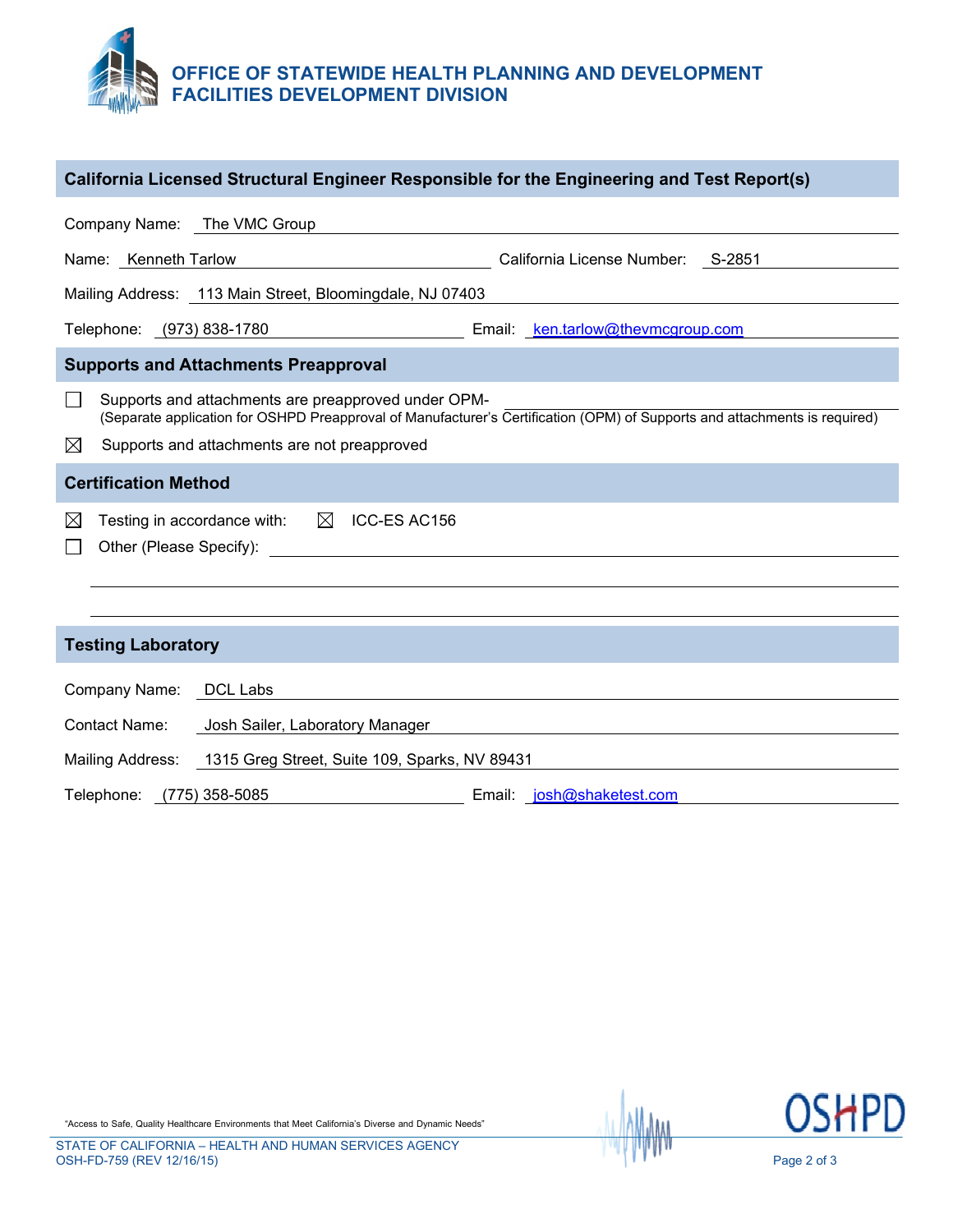**OFFICE OF STATEWIDE HEALTH PLANNING AND DEVELOPMENT FACILITIES DEVELOPMENT DIVISION**

| <b>Seismic Parameters</b>                                                                                                                                                    |
|------------------------------------------------------------------------------------------------------------------------------------------------------------------------------|
| Design in accordance with ASCE 7-16 Chapter 13: $\boxtimes$ Yes $\Box$ No                                                                                                    |
| Design Basis of Equipment or Components $(F_p/W_p) = 1.88$                                                                                                                   |
| $S_{DS}$ (Design spectral response acceleration at short period, g) = 2.50                                                                                                   |
| $a_p$ (In-structure equipment or component amplification factor) = 2.5                                                                                                       |
| $R_p$ (Equipment or component response modification factor) = 6.0<br><u> 1980 - Johann Stoff, fransk politik (d. 1980)</u>                                                   |
| $\Omega_0$ (System overstrength factor) = 2.0<br><u> 1980 - Johann Barn, mars and de Brasilian (b. 1980)</u>                                                                 |
| $Ip$ (Importance factor) = 1.5                                                                                                                                               |
|                                                                                                                                                                              |
| Equipment or Component Natural Frequencies (Hz) = See attachment                                                                                                             |
| Overall dimensions and weight (or range thereof) = See attachment                                                                                                            |
| Equipment or Components @ grade designed in accordance with ASCE 7-16 Chapter 15: $\Box$ Yes $\boxtimes$ No                                                                  |
|                                                                                                                                                                              |
|                                                                                                                                                                              |
|                                                                                                                                                                              |
|                                                                                                                                                                              |
| $\Omega_0$ (System overstrength factor) = $\blacksquare$                                                                                                                     |
| $C_d$ (Deflection amplification factor) = $\frac{1}{2}$                                                                                                                      |
| $I_p$ (Importance factor) = 1.5                                                                                                                                              |
|                                                                                                                                                                              |
|                                                                                                                                                                              |
| Overall dimensions and weight (or range thereof) =<br><u> and the contract of the contract of the contract of the contract of the contract of the contract of the contra</u> |
| Tank(s) designed in accordance with ASME BPVC, 2015: $\Box$ Yes $\boxtimes$ No                                                                                               |
| List of Attachments Supporting Special Seismic Certification                                                                                                                 |
| $\boxtimes$<br>Test Report(s)<br>Drawings<br>⊠<br>$\boxtimes$<br>Calculations<br>Manufacturer's Catalog                                                                      |
| Other(s) (Please Specify):                                                                                                                                                   |
| OSHPD Approval (For Office Use Only) - Approval Expires on December 31, 2025                                                                                                 |
|                                                                                                                                                                              |
| Signature:<br>Date: December 7, 2020                                                                                                                                         |
| Title: <u>SSE</u><br>Print Name: Timothy J. Piland                                                                                                                           |
| Special Seismic Certification Valid Up to: $S_{DS}(g) = 2.50$ z/h = $\frac{1}{1}$                                                                                            |
|                                                                                                                                                                              |
|                                                                                                                                                                              |
|                                                                                                                                                                              |
| OSł                                                                                                                                                                          |
| "Access to Safe, Quality Healthcare Environments that Meet California's Diverse and Dynamic Needs"<br>STATE OF CALIFORNIA - HEALTH AND HUMAN SERVICES AGENCY                 |

OSH-FD-759 (REV 12/16/15) Page 3 of 3